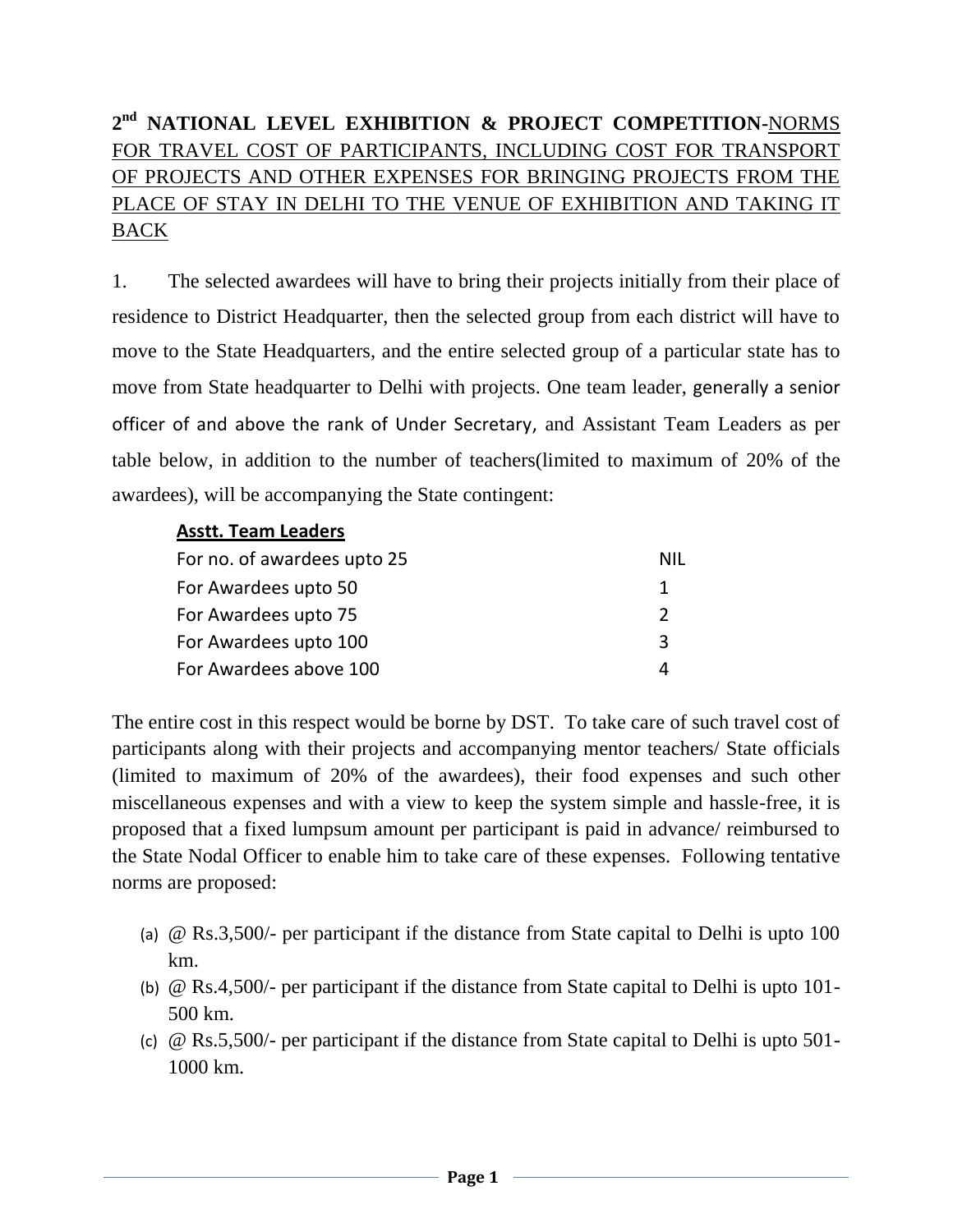- (d) @ Rs.7,000/- per participant if the distance from State capital to Delhi is above 1000 km.
- (e) @ Rs.8,000/- per participant for North Eastern States and Lahul, Spiti, Leh and such remote areas.

Notes:

- (i) Participant for this purpose would mean selected awardees of SLEPC (5% best awardees, subject to a minimum of 5 from each State/ UT), accompanying teachers/ State Govt. officials (subject to upper limit of 20% of number of selected awardees, subject to a minimum of two from each State/ UT), SNO, One Team Leader, Assistant Team Leader(s), as per approved norms based on number of awardees from the State/UT, and in exceptionally special cases like handicapped awardees, one accompanying parent.
- (ii) If the actual expenditure incurred by SNO is less, the balance would be adjusted in next releases due to the State/ UT. **(In case the particular State/UT already has unspent balance from previous releases, it will be asked to incur expenditure from that, subject to norms)**
- (iii) Considering the special needs of awardees from North Eastern States, A&N Islands and Lakshadweep etc., reimbursement at higher rates (allowing air travel to children/ participants of A&N Islands to nearest Metro Cities like Chennai, Kolkata, Kochi, etc. would be allowed).

## 2. **The above amount covers following items of expenditure :**

- (i) Travel cost of selected awardees (5% best project of SLEPCs, subject to a minimum of 5 from each State/ UT), teachers and State Govt. officials, (limited to 20% of number of awardees, subject to a minimum of 2 from each State/ UT) SNO, one Team Leader and Assistant Team Leader(s) as per approved norms based on number of awardees from the slab and accompanying one parent in extraordinary special cases like handicapped awardees. (Travel from their place of residence to Distt. Hqr., from Distt. Hqr. to State Hqr. and from State Hqr. to Delhi, Local travel cost in Delhi to place of stay, from place of stay to venue of Exhibition and for return journey to their place of residence (by train – second class/ sleeper class (AC-III tier in special circumstances), and / or by road through public transport or chartered minibus/ bus (ordinary) etc. in case of large groups (in case of senior officials of State Govt. as per their TA entitlement).
- (ii) Transportation cost of projects/ materials etc from place of residence to venue of exhibition and back (along with travel of awardees).